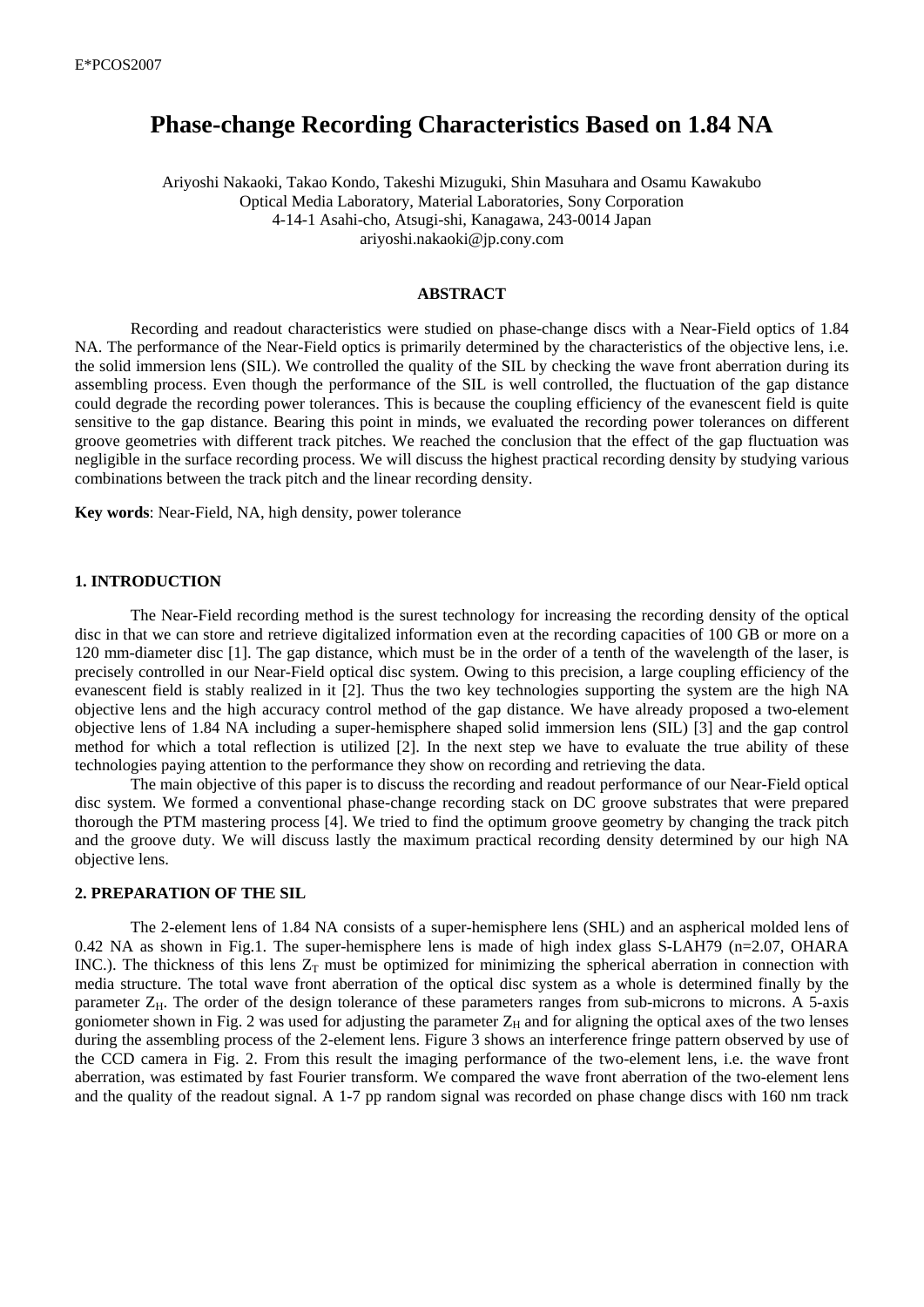pitches that had three different land duties respectively. The linear velocity and the channel clock were set to 2.46 m/s and 66 MHz respectively.



Fig. 1 A cross section of the the-element



Fig. 3 The interference fringe pattern generated by the two-element lens.



Fig. 2 Schematic drawing of the interferometer lens with important parameters. for assembling the two-element lens.



Fig. 4 Correlation between the jitter value and the wave front aberration.

In Fig. 4 the jitter value through the limit equalizer is plotted with respect to the corresponding aberration value of the two–element lens. We see from this figure that the aberration value of 0.03 λrms or less is small enough for obtaining satisfactorily small jitter value of 7.0 % or less. We used a two-element lens with a wave front aberration of 0.03 λrms for all the following signal evaluation.

# **3. EVALUATION OF POWER TOLERANCE**

Because the gap distance has a crucial effect on the coupling efficiency of the evanescent field, fluctuation of the gap distance could bring about instability of the laser power intensity in the media. Actually different gap distances resulted in different recording sensitivities of the phase change media. Generally in a near-field optical disc system, therefore, the gap distance must be controlled with the accuracy in the order of nanometers. In figure 5 the laser power at which C/N of the 9T signal reaches 5dB is plotted against the corresponding gap distance employed.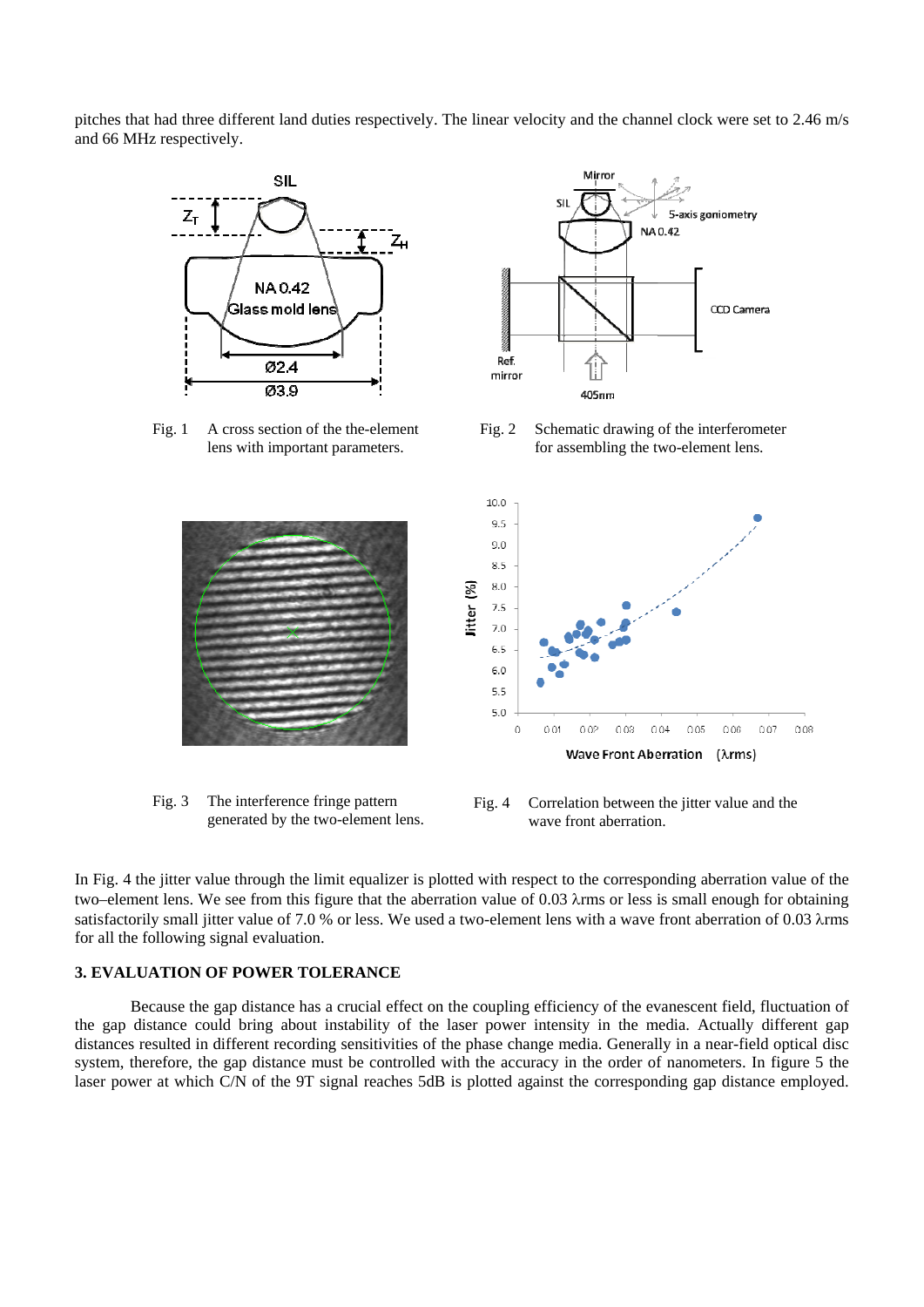The bottom power was fixed at 0.1 mW. We first found out the tilt angle (*d*) which brings the SIL tip contact with the media surface, varying the gap control voltage. The absolute gap distance (*G*) was calibrated using the radius of SIL tip (*D*) according to the equation, *G=D*⋅*sin(d).* From this result we can estimate the ratio of the laser power fluctuation to the gap distance fluctuation to be 1.3 [%/nm]. The residual focus error of our gap servo is 5 nm at 3000 rpm, on the other hand [5]. Therefore we have to take account of a laser power fluctuation of 6.5 % for evaluating the recording power tolerances.



Fig. 5 The fluctuation of power coupling efficiency as a function of gap distance between SIL and media surface.

We measured the recording power tolerance setting the minimum bit length to 55 nm (2.46 m/s, 66.0 MHz). This condition corresponds to a recording capacity of around 100 GB when the track pitch is 160 nm. We have to classify the recorded track into the following three types. The data on an isolated track can be readout without the effect of crosstalk or cross-overwrite and will indicate the intrinsic S/N of the media. The data that is recorded on a track between two previously recorded tracks will be affected by the crosstalk. The data on the central track will be affected by the crosstalk and cross-write if recording is performed on the adjacent tracks afterwards. Figure 6 shows a typical eye pattern retrieved from the 100 GB signal on an isolated track, i.e. without crosstalk or cross-write. The optimum recording power was estimated based on the single carrier characteristics. The ratio of the peak power to the bottom power was fixed through the measurements.



Fig. 6 The retrieved eye pattern from the 100 GB signal. The minimum bit length is 55 nm and the track pitch is 160 nm.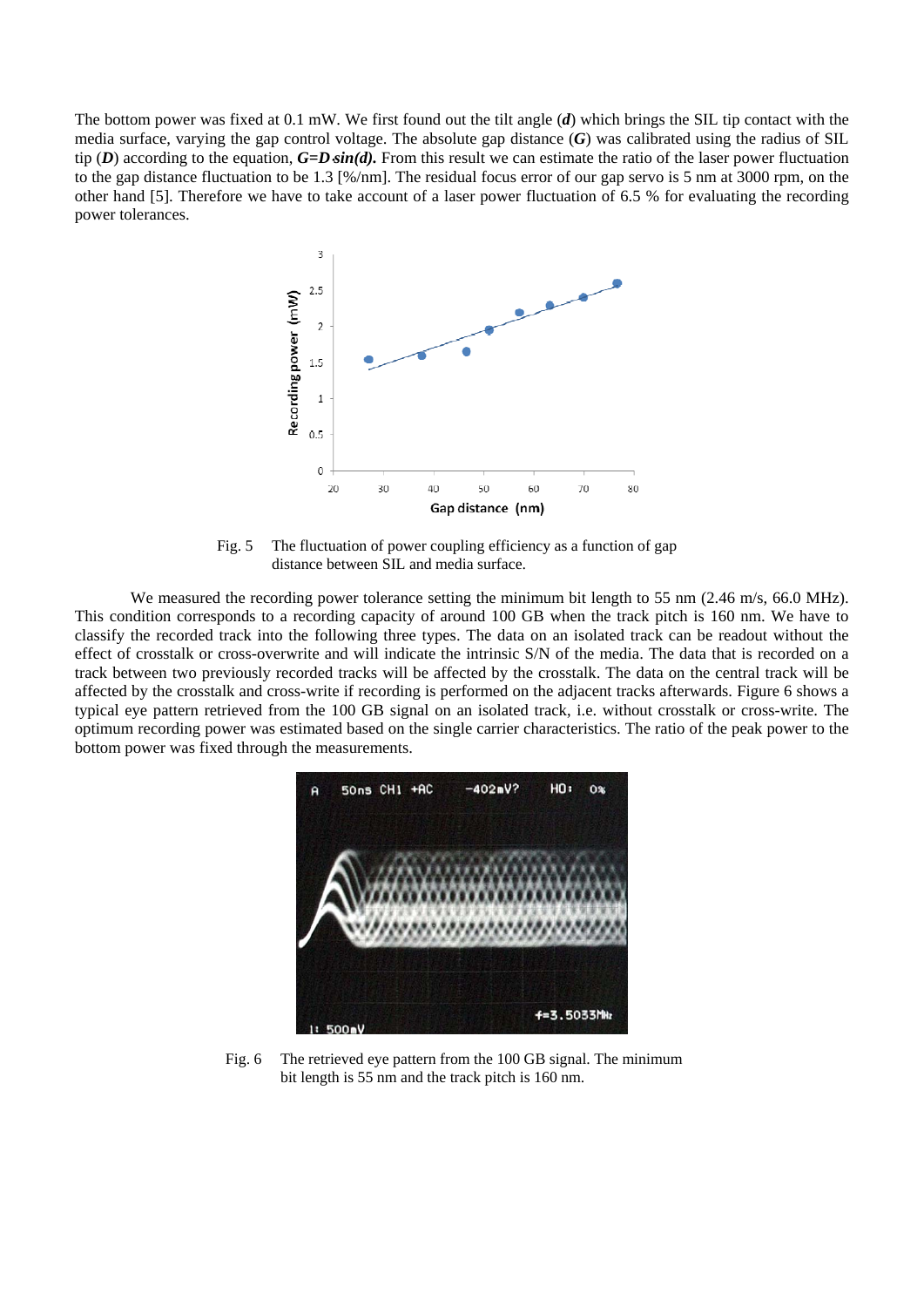

Fig. 7 A cross section of the groove with 160 nm Fig. 8 The recording power tolerances at 160nm track pitch fabricated by the PTM process.

track pitch fabricated by the PTM process. track pitch at a minimum bit length of 55 nm.

We prepared the substrates through the phase transition mastering (PTM) process [4]. The groove conditions of these substrates together with the recording performances are summarized in table 1. We made three different substrates with different land duty both for 160 nm track pitch and 146 nm track pitches respectively, as indicated in table 1. A cross section image of one of the substrates with 160 nm track pitch (No. 160-2) taken by AFM is shown in Fig. 7. Figure 8 shows the recording power tolerance on this substrate. Three curves correspond to different track types mentioned previously. We can see that the power tolerance is large enough and the influence of crosstalk or cross-write is very small. We can estimate the power tolerance to be  $\pm 32.3$  % with a jitter criterion of 13 %. We can see that the crosstalk is dominant in this case because the influence of the data on the adjacent tracks is almost the same even if the recording sequence is changed. Fig. 9 and Fig. 10 are the corresponding results we obtained for 146nm track pitch. Although the influence of cross-write turned out to be clearly dominant at this track pitch, the recording power tolerances were about 20%, which was still satisfactrily large. We can also see the bottom jitter increased by around 1.5 % as the track pitch decreased from 160nm to 146nm. We consider that this was caused by the small land width indicated in Fig. 10 and is one of the future challenges.



Fig. 9 A cross section of the groove with 146 nm track pitch fabricated by the PTM process.

Fig. 10 The recording power tolerances at 146nm track pitch at a minimum bit length of 55 nm.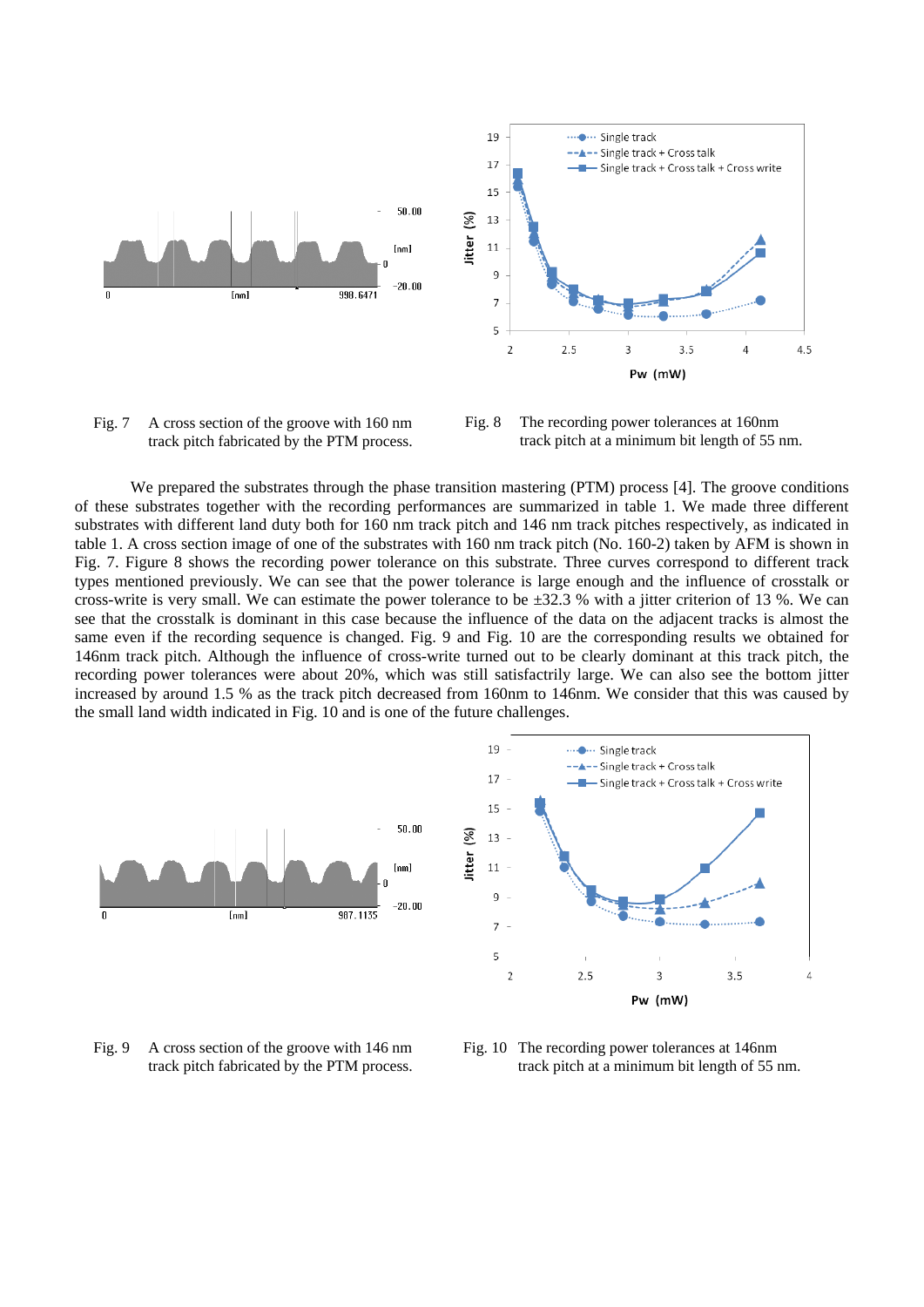| Substrate No. | <b>Track pitch</b> | <b>Land duty</b> |          | <b>Bottom Jitter</b> Power Margin |
|---------------|--------------------|------------------|----------|-----------------------------------|
| $160-1$       | $160 \text{ nm}$   | 63.5 %           | 6.9%     | $\pm$ 30.4 %                      |
| $160-2$       | $160 \text{ nm}$   | 54.9%            | 6.8%     | $+32.3%$                          |
| $160-3$       | $160 \text{ nm}$   | 45.3 %           | 7.9%     | $\pm$ 30.8 %                      |
| 146-1         | 146 nm             | 57.5 %           | 8.7%     | $+20.7%$                          |
| 146-2         | 146 nm             | 52.7 %           | $9.7\%$  | $\pm 20.0 \%$                     |
| 146-3         | 146 nm             | 48.6 %           | $10.7\%$ | $\pm$ 13.8 %                      |
|               |                    |                  |          |                                   |

Table 1 The recording power tolerances at 146nm track pitch at a minimum bit length of 55 nm.

#### **4. CHALLENGE OF LARGER CAPACITY**

In order to explore the possibility of recording larger capacity data, we decreased the minimum bit length from 55 nm to 45 nm by decreasing the linear velocity keeping the channel clock at 66 MHz. The bit error rate was measured through a PR121 processor for the data on a track including the effect of crosstalk and cross-write. The channel bit error rate as a function of the recording capacity is shown in Fig. 11. We obtained a reasonably small bit error rate of  $5\times10^4$  even at the recording capacity of 120 GB. Note that the results obtained for the substrates with 146 nm and 160nm track pitches approximately are on the same line. Judging from this result, we anticipate room for higher track densities, i.e. higher capacities.



Fig. 11 The bit error rate as a function of the recording capacity with a minimum bit length of 45 nm/bit for 160nm and 146nm track pitches.

#### **4. CONCLUSION**

The recording characteristics were studied on phase-change discs with Near-Field optics of NA 1.84. We examined the signal properties on two track pitches, 160 nm and the 146 nm, varying the land duty. For 160 nm track pitch, we obtained a sufficiently large power tolerance of more than  $\pm 30$  % at the recording capacity of 100 GB. Even for 146 nm track pitch, a large recording power tolerance of  $\pm 20$  % was obtained. It is concluded that the gap fluctuation involved in our Near-Field optical disc system did not cause any serious problem during the recording and readout process. We recorded and retrieved the data whose capacity corresponded to 120 GB per 120 mm diameter disc, with a bit error rate of  $5 \times 10^{-4}$ .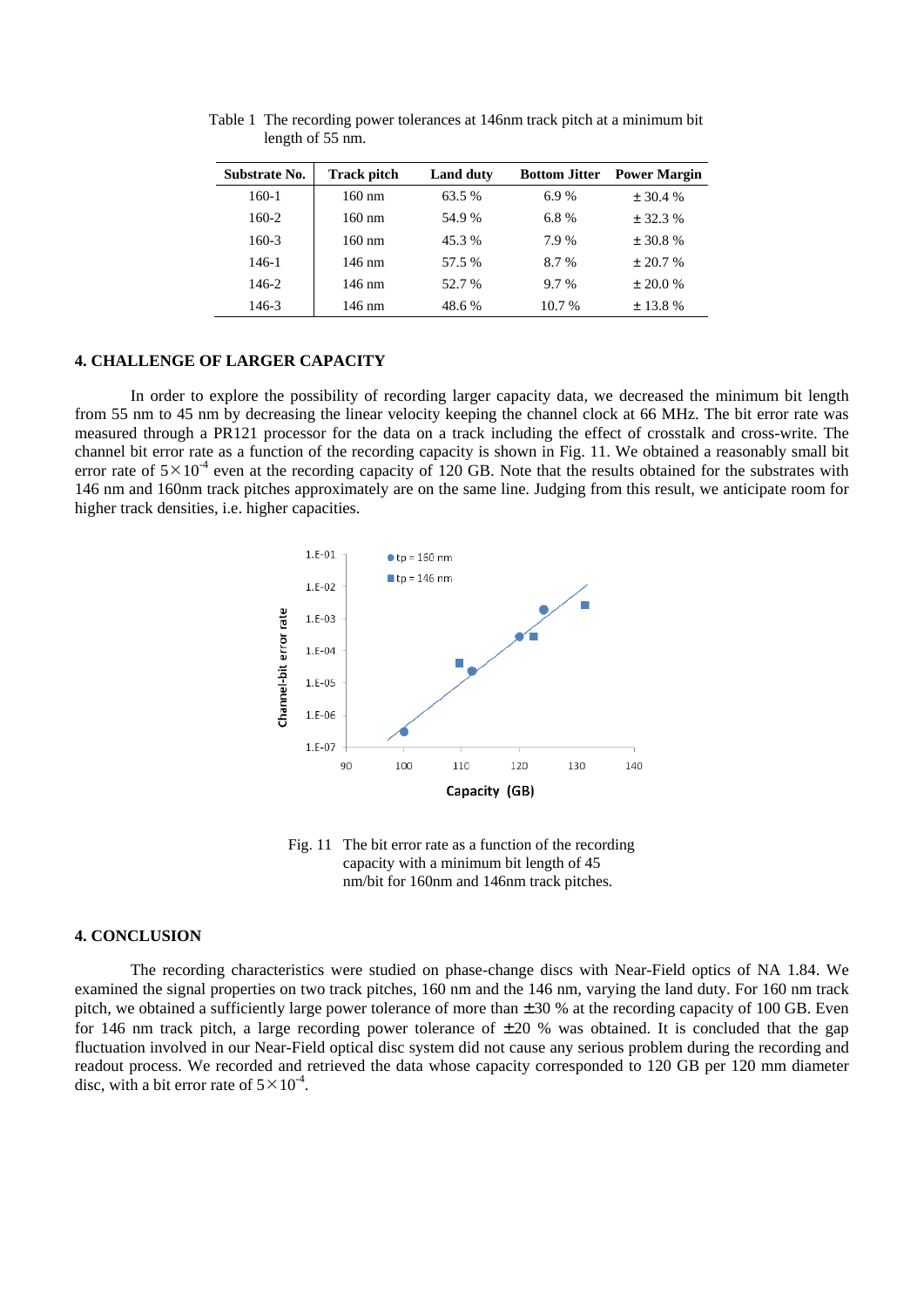## **ACKNOWLEDGMENT**

The authors show great thanks to all of colleagues, Mr. Ishimoto, Dr. Kim, Dr. Saito, Mr. Yamasaki, Mr. Shimouma, and Mr. Horigome for their helpful advice and assistances. This work is based on the sophisticatedly constructed equipment by Mr. Fujita in Pulstec Industrial Co., Ltd. We would like to pay our respect to his excellent effort. Finally, the authors express their gratitude to Mr. Yamamoto for his kindly encouragement.

# **REFERENCES**

1. M. Shinoda, K. Saito, T. Ishimoto, T. Kondo, A. Nakaoki, N. Ide, M. Furuki, M. Takeda, Y. Akiyama, T. Shimouma and M. Yamamoto: "High-Density Near-Field Optical Disc Recording", *Jpn. J. Appl. Phys.* **44 No. 5B**  (2005) pp.3537.

2. T. Ishimoto, K. Saito, T. Kondo, A. Nakaoki and M. Yamamoto: "Near field readout system for a high density optical ROM disc", *Proc Optical Data Storage 2001* (2001).

3. M. Shinoda, K. Saito, T. Kondo, T. Ishimoto and A. Nakaoki: "High-Density Near-Field Readout over 50GB Capacity Using Solid Immersion Lens with High Refractive Index", *Jpn. J. Appl. Phys.* **42** (2003) pp.1101.

4. S. Masuhara, A. Nakaoki, T. Shimouma and T. Yamasaki: "Real Ability of PTM Proved with the Near Field", *Tech. Digest of Optical Data Storage 2006* WA5 (2006) pp.121.

5. T. Ishimoto, S. Kim, T. Yamasaki, T. Yukumoto, A. Nakaoki and M. Yamamoto: "Approach of Improving Disk Performance to High-Quality Gap Control in Near-Field Optical Disk Drive System", *Jpn. J. Appl. Phys.* **46 No. 6B**  (2007) pp.3981.